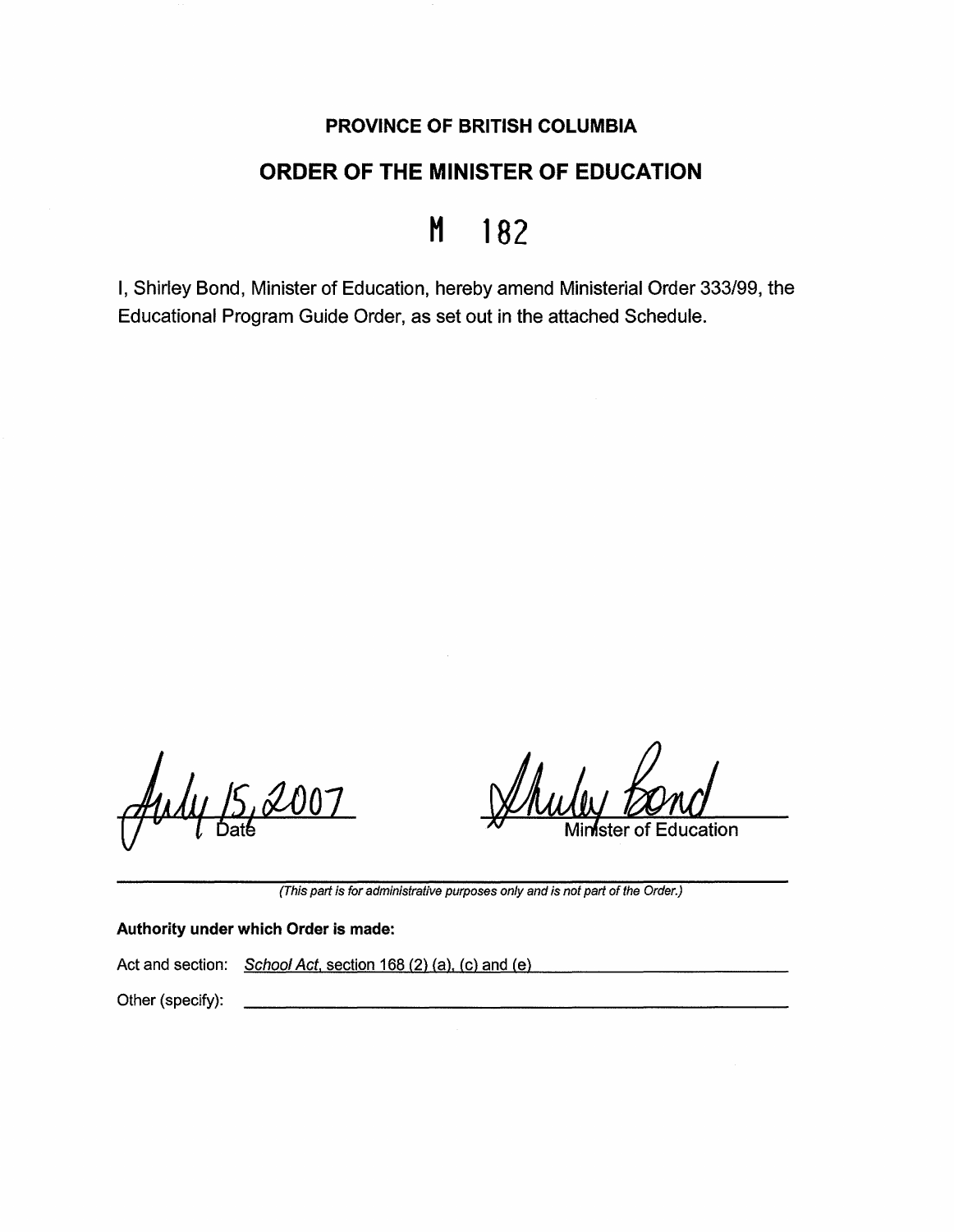# **Schedule**

- **1. Section 1(c) is amended by** 
	- **(a) striking out** *11*(2000)" **after** ''B.C. First Nations Studies 12 Integrated Resource Package" **and substituting** "(2006)";

#### **(b) striking out**

- Biology 11 and 12 Integrated Resource Package (1996) **before**
- Biology 11 and 12 Integrated Resource Package (2006);
- **(c) striking out** 
	- Chemistry 11 and 12 Integrated Resource Package (1995) **after**
	- Career and Personal Planning 8 to 12 Integrated Resource Package (1997);
- **(d) striking out** "Civics" **before** "Studies 11 Integrated Resource Package (2005)" **and substituting** "Civic";
- **(e) striking out** *11(* 1995)" **at the end of** "Dance 8 to 10 Integrated Resource Package'' **and substituting** "(1996)";
- **(f) striking out** "(1997)" **after** "Dance 11 and 12: Performance, Choreography Integrated Resource Package" **and substituting** "(1998)";

#### **(g) striking out**

- Earth Science 11 and Geology 12 Integrated Resource Package (1995) **after**
- Drama 11 and 12: Theatre Performance, Theatre Production Integrated Resource Package (2002);
- **(h) adding**

• English Language Arts 11 and 12 Integrated Resource Package (1996) **after** 

- English Language Arts 8 to 10 Integrated Resource Package (1996);
- **(i) adding**

• Family Studies 10 to 12 Integrated Resource Package (2007) **after** 

- Essentials of Mathematics 10 to 12 Integrated Resource Package (2006);
- **(j) striking out "**(1998)" after "Geography 12 Integrated Resource Package" **and substituting** "(2006)";
- **(k) striking out** "(1997)" **after** "History 12 Integrated Resource Package"and **substituting** "(2006)";
- (I) **striking out**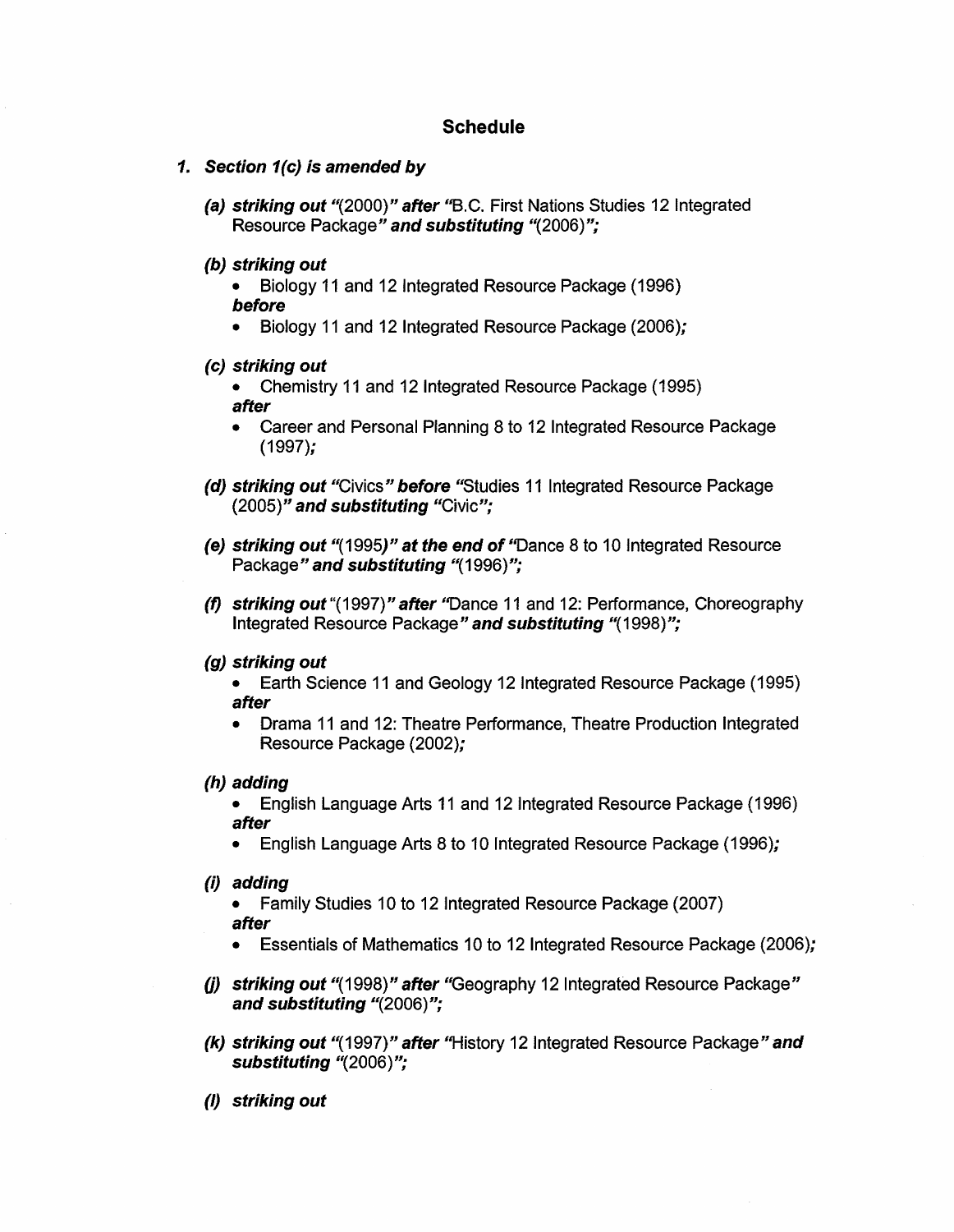• Mathematics 10 to 12: Applications of Mathematics 10 to 12, Essentials of Mathematics 10 to 12, Principles of Mathematics 10 to 12, Calculus 12 Integrated Resource Package (2000)

#### **after**

- Mathematics 8 and 9 Integrated Resource Package (2001) **and substituting**
- Mathematics 10 to 12: Calculus 12 Integrated Resource Package (2000);

#### **(m)striking out**

- Physical Education K to 7 Integrated Resource Package (2005) **after**
- Physical Education K to 7 Integrated Resource Package (1995) **and substituting**
- Physical Education K to 7 Integrated Resource Package (2006);

# **(n) striking out**

- Physics 11 and 12 Integrated Resource Package (1996) **after**
- Physical Education 11 and 12 Integrated Resource Package (1997);
- **(o) striking out** "Principals" **before** "of Mathemetaics 10 to 12 Integrated Resource Package (2006**)" and substituting** "Principles"**; and**
- **(p) striking out** "(1998)" **at the end of** "Social Studies K to? Integrated Resource Package" **and substituting** "(2006)";

# **2. Section 1 (f) is amended by**

**(a) striking out "11 et 12 Cinéma et Télévision" after "Art dramatique" and** substituting "11 et 12: Cinéma et télévision";

# **(b) striking out**

Art dramatique 11 et 12: Interprétation théâtrale, production théâtrale, Ensemble de ressources intégrées (2002)

#### **before**

- Arts visuels 8 à 10 Ensemble de ressources intégrées (1996);
- ( c) **striking out** "( 1997) '' **after** "Arts visuals 11 et 12: Arts mediatiques ensemble de resources intégrées" and substituting "(1998)";

# **(d) striking out**

- Biologie 11 et 12 Ensemble de ressources intégrées (1996) **after**
- Beaux-Arts 11 Ensemble de ressources intégrées (1995);

# **(e) striking out**

- Chimie 11 et 12 Ensemble de ressources intégrées (1996) **after**
- Biologie 11 et 12 Ensemble de ressources intégrées (2006);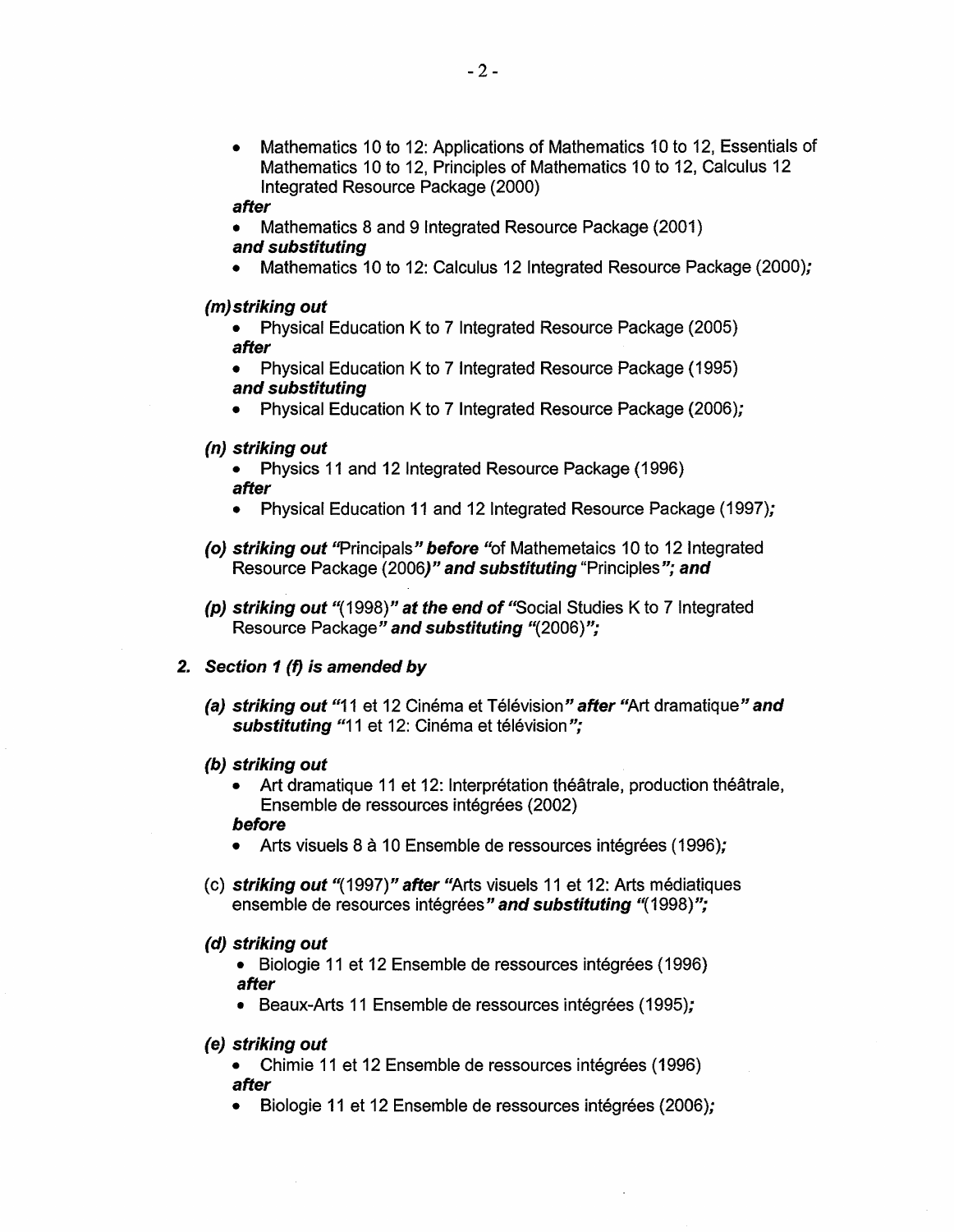- **(f} striking out** 
	- Dessin Industriel 11 et 12 Ensemble de ressources intégrées (1997) **afl:er**
	- Danse 11 et 12: Interprétation, Chorégraphie Ensemble de ressources intégrées (1997);
- **(g) adding** "et Economie 12" **after** ''Economie domestique 11 et 12";
- **(h) striking out "(1996)" after "Éducation physique M à 7 Ensemble de** ressources intégrées" and substituting "(2006)";
- (i) **adding** 
	- Espagnol 5 à 12 Ensemble de ressources intégrées (1997) **after**
	- Education physique 11 et 12 Ensemble de ressources integrees (1997);
- **(j) striking out ''**(2000)" after ''Études des Premières Nations de la C.B. Ensemble de ressources intégrées" and substituting "(2006)";
- **(k) striking out** "(1998)" **after** "Gegraphie 12 Ensemble de ressources intégrées" and substituting "(2006)";
- (/) **striking out** "(1997)" **after** "Histoire 12 Ensemble de ressources integrees" **and substituting** "(2006)";

#### **(m)adding**

Mathématiques 8 et 9 Ensemble de ressources intégrées (2001) **after** 

- Mathématiques M à 7 Ensemble de ressources intégrées (1995);
- **(n) striking out** 
	- Mathématics 10 à 12: Applications des mathématiques 10 à 12, Mathématiques de base 10 à 12, Principes de mathématiques 10 à 12, Calcul différential et intégral 12 Ensemble de ressources intégrées (2000)

#### **before**

Musique 8 à 10 Ensemble de ressources intégrées (1996) **and substituting** 

- Mathématics 10 à 12: Calcul différential et intégral 12 Ensemble de ressources intégrées (2000);
- **(o) striking out** "Technologie" **after** "Musique 11 et 12 Composition et"' **and**  substituting "technologie";

#### **(p) striking out**

Physique 11 et 12 Ensemble de ressources intégrées (2006) **afl:er** 

• Musique 11 et 12: Musique choral, Musique instrumentale Ensemble de ressources intégrées (2002);